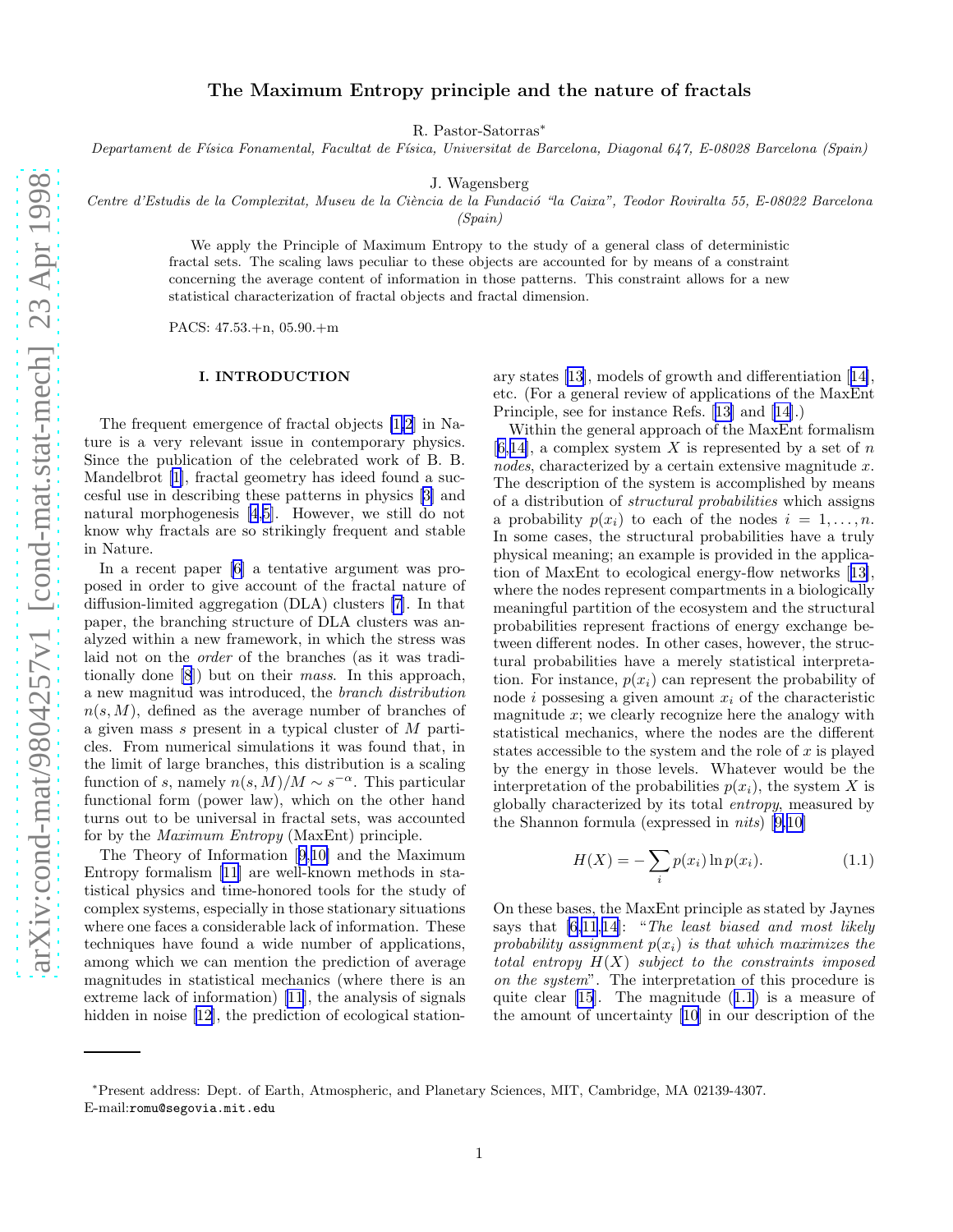<span id="page-1-0"></span>system X through the distribution  $p(x_i)$ . Therefore, the distribution that describes  $X$  in a least biased way, given the information available about the system and without assuming anything else, is that one which maximizes the entropy  $H(X)$ , subject to the constraints imposed by that very information available. Besides the trivial normalization condition  $\sum_{i=1}^{n} p(x_i) = 1$ , these constraints imposed on the system have to be understood as the global effect of the fundamental laws involved in the process.

In this view, the branching structure of DLA discussed in Ref. [\[6](#page-6-0)] was resolved by imposing a constraint over the average generating information (to be defined later on) in the set of branches in the ensemble of all DLA clusters of a given mass  $M$ . This generating information was interpreted as the information required to fully specify the structure of a generic cluster, and is therefore related to the algorithmic complexity [[16](#page-6-0)] of the DLA process.

The purpose of the present paper is to propose a new generalized Maximum Entropy argument, in order to give reason of a wide class of deterministic fractal structures that can be defined by an iterative process. Examples of such kind of structures are found in the construction of fractal sets by means of Iteration Function Systems [[17\]](#page-6-0). In section 2 we study a simple model of a one-level iterative construction. We apply to it the MaxEnt principle, using as a constraint a suitable expression for the generating information, which yields as expected a power law behaviour. An example of this model is analyzed, showing a thermodynamic analogy which allows a new statistical interpretation of fractal sets and fractal dimension. Section 3 generalizes the previous situation, considering a more complex two-level model closely related to the DLA process discussed in Ref[[6\]](#page-6-0); an example is also provided and analyzed. Finally, we comment our conclusions in section 4.

### II. ONE-LEVEL ITERATIVE MODEL

Let us first consider the model of a simple iterative pro- $\cos \mathcal{P}$ , whose iteration through a given number of levels (labelled with index  $k$ ) leads to some final pattern. In the k-th level we have a structure composed of  $n_k$  *identical* elements of order k;  $n_k$  is the *occupation number* of level  $k$ . Each one of those order  $k$  elements is characterized exclusively by a certain magnitude  $\ell_k$ , which we measure in units of a certain *atom*  $\varepsilon$  (the resolution). If  $\ell_k$  is a length, then  $\varepsilon$  would correspond to the so-called lower cutoff length. However, in order to allow for the possibility of considering any other extensive magnitudes to characterize the levels, we will mantain instead the term atom.

In order to apply the MaxEnt formalism, we need to associate to  $P$  some meaningful structural probabilities. We choose a distribution that assigns to each level  $k$ a probability  $p_k$  proportional to its occupation number,

 $p_k = n_k / \sum_{k'} n_{k'}$ . Given the final structure, constructed through an increasing sequence of nested levels,  $p_k$  is the weighted probability of any element in the sequence belonging to order  $k$ . This distribution is trivially normalized to 1. The total entropy of  $P$  is then given by

$$
H(\mathcal{P}) = -\sum_{k} p_k \ln p_k. \tag{2.1}
$$

This function is a measure of the diversity of the iteration process throughout its whole history, taking into account the population density of each one of its levels.

We next identify the constraints imposed on the system. Let us consider the very nature of the iterative process, which we assume that leads to a final fractal pattern. This fractal limit is essentially characterized by its self-similarity [\[1](#page-5-0)]. This concept is linked to the fact that the structure of the whole object is similar (at least in some statistical sense) to that of a small part of it. In other words, since the whole can be reproduced by any small part of it, then the amount of information (*generat*ing information) needed to reconstruct the object (measured in some suitable way) is small and nearly equal to the information contained in any small portion of it. The situation is quite the same for the Iteration Function Systems [\[17](#page-6-0)]. In that case, all the information required for the construction a complex deterministic fractal is compressed into a small number of contraction functions and, in the simplest case, into a small set of real numbers. Hence, these fractals do indeed contain a small amount of information.

In order to express this information content, let us consider an element of order  $k$ , characterized by the magnitude  $\ell_k$ . This element is therefore composed of  $N_k = \ell_k/\varepsilon$ atoms of size  $\varepsilon$ , arranged in a certain way. If atoms are considered to be indistinguishable, then the amount of information needed to specify the arrangement of those  $N_k$  atoms in the element is the same as that involved in the problem of selecting  $N_k$  objects with equal probability. Elementary information theory [\[9](#page-6-0)] tells us that this information is  $\ln N_k$ . Accordingly, the amount of generating information used up for the specification of an element of order k is  $I_k = \ln N_k = \ln (\ell_k/\varepsilon)$ . The average information over the whole iteration process  $P$  is then

$$
\langle I \rangle = \sum_{k} p_k I_k = \sum_{k} p_k \ln \left( \frac{\ell_k}{\varepsilon} \right). \tag{2.2}
$$

At this point we should stress the fundamental difference between magnitudes (2.1) and (2.2). Both are informations, in the strict sense of the mathematical Theory of Information. However, the entropy  $(2.1)$  refers to the  $di$ *versity* of an iterative process, while  $(2.2)$  is a tentative measure of what we have to know in order to reproduce that very iterative process.

Our fundamental assumption concerning  $P$  is that the relation  $\langle I \rangle = \overline{I} = \text{const.}$  works as a constraint acting on the process and that there are no further relevant constraints playing any essential role. The MaxEnt principle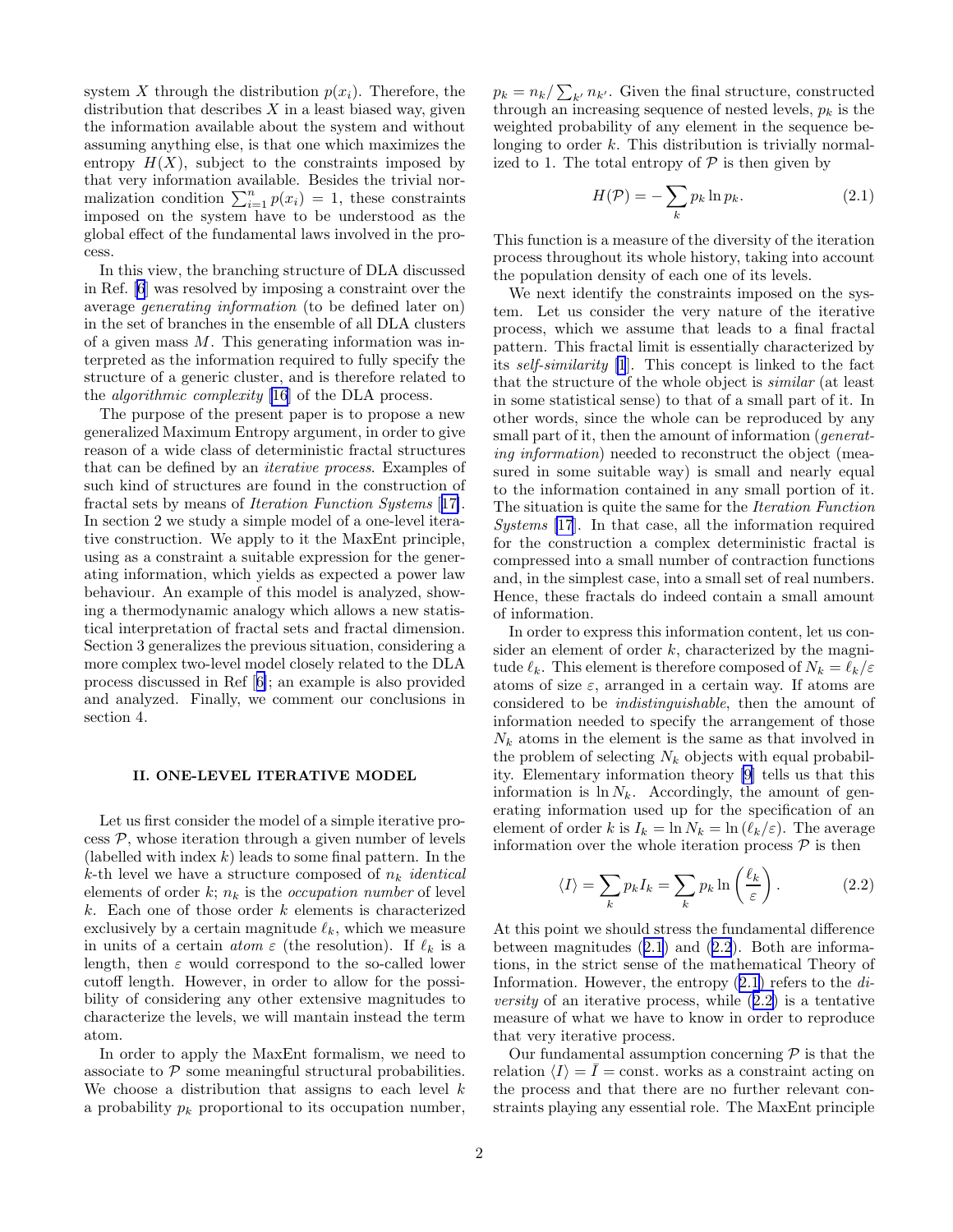<span id="page-2-0"></span>isthen applied by maximizing the total entropy  $(2.1)$  $(2.1)$ , subject to the constraint of average generating information([2.2\)](#page-1-0) constant. The maximization is performed by means of the Lagrange multipliers method [\[18](#page-6-0)], computing the extremes of the auxiliary function

$$
\Phi = -\sum_{k} p_k \ln p_k + \beta \left( \bar{I} - \sum_{k} p_k \ln \left( \frac{\ell_k}{\varepsilon} \right) \right) + \beta' \left( 1 - \sum_{k} p_k \right),
$$

where  $\beta$  and  $\beta'$  are Lagrange multipliers. The extreme (more precisely, the maximum), given by the condition  $\partial \Phi / \partial p_k = 0$ , yields to the equation

$$
-\ln p_k - 1 - \beta \ln \left(\frac{\ell_k}{\varepsilon}\right) - \beta' = 0,
$$

from which we obtain the following expression for the structural probabilities

$$
p_k = e^{-1-\beta'} \left(\frac{\ell_k}{\varepsilon}\right)^{-\beta}.
$$

This equation, together with the relation  $p_k \sim n_k$ , provides the functional form for the occupation numbers

$$
n_k = \text{const.} \times \left(\frac{\ell_k}{\varepsilon}\right)^{-\beta}.
$$
 (2.3)

In other words, the occupation numbers scale as a power of  $\ell_k$ , which implies a *self-similar* behaviour of those magnitudes with respect to that variable[[1\]](#page-5-0). The interpretation of  $\beta$  is linked to the fractal dimension of the final pattern, as will become clear later on.

Eq.([2.2\)](#page-1-0) can be readily interpreted in a statistical framework by imposing the normalization condition  $\sum_{k} p_k = 1$ , yielding to the expression

$$
p_k = \frac{\left(\ell_k/\varepsilon\right)^{-\beta}}{\sum_{k'} \left(\ell_{k'}/\varepsilon\right)^{-\beta}}.\tag{2.4}
$$

By introducing the partition function

$$
Z(\beta) = \sum_{k} \left(\frac{\ell_k}{\varepsilon}\right)^{-\beta} = \sum_{k} \exp\left(-\beta \ln(\ell_k/\varepsilon)\right), \quad (2.5)
$$

the structural probabilities are given by

$$
p_k = \frac{(\ell_k/\varepsilon)^{-\beta}}{Z(\beta)}.\tag{2.6}
$$

and the average information [\(2.2\)](#page-1-0) is given by

$$
\langle I \rangle = -\frac{\partial}{\partial \beta} \ln Z(\beta). \tag{2.7}
$$

That is, the iterative process is analogous to a canonical ensemble from statistical mechanics [\[18](#page-6-0)], defined by a "spectrum" of information levels  $\mathcal{I}_k = \ln(\ell_k/\varepsilon)$ . The partition function of this ensemble is  $Z(\beta)$ , with a "temperature"  $1/\beta$  which can be computed in principle by eq.  $(2.7)$ , if the actual value I of the constraint is known.

As an example of this kind of structure, let us consider the iterative construction of the van Koch curve[[1,](#page-5-0)[14\]](#page-6-0), the first steps of which are depicted in figure 1. The process uses two simple forms: An initial straight segment of length 1 (stage  $k = 0$ ), the *initiator*, and a *generator*. This latter is a broken line made up of N segments of equal length  $r < 1$ . Every iteration starts with a broken line, and proceeds by replacing every rectilinear segment with a reduced copy of the generator, rotated in such a way that it has the same extremes as the interval being replaced. In the k-th level of the process, we have a broken line made up of  $n_k = N^k$  equal straight segments of length  $\ell_k = r^k$ , which we identify as the elements of that level  $k$ . Iterating this procedure infinitely many times leads to a strictely self-similar fractal curve with fractal dimension  $D = \ln N / \ln(1/r)$  [\[1](#page-5-0)]. On the other hand, if the iteration is stopped after  $m + 1$  steps, we obtain a final structure composed of elements of minimum length  $\ell_m = r^m$ , which we take as the atom (in this case, the cutoff length)  $\varepsilon$ , so that  $\ell_k/\varepsilon = r^k/r^m$ . By taking logarithms in both expressions  $n_k$  and  $\ell_k/\varepsilon$  and removing the dependence on  $k$  we get

$$
n_k = N^k = (r^k)^{-D} = \left[r^m \left(\frac{\ell_k}{\varepsilon}\right)\right]^{-D} = (r^m)^{-D} \left(\frac{\ell_k}{\varepsilon}\right)^{-D} = N^m \left(\frac{\ell_k}{\varepsilon}\right)^{-D}.
$$
 (2.8)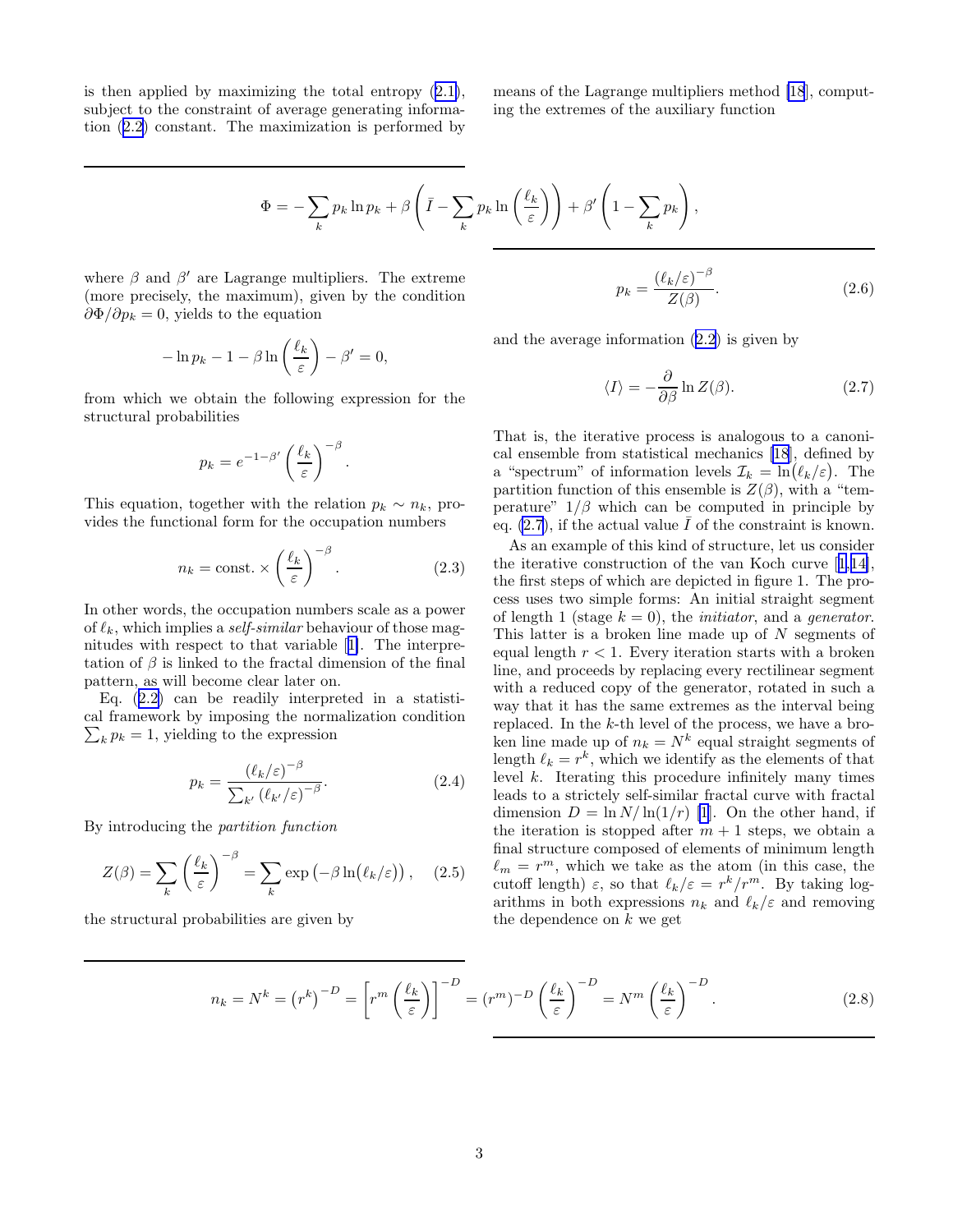<span id="page-3-0"></span>

FIG 1. First four iterations in the construction of a van Koch curve with  $N = 4$  and  $r = 1/3$ ,  $D = \ln 4 / \ln 3 = 1.26186$ .

The occupation numbers fit the power-law form predicted by the MaxEnt with the imposed informational constraint. By comparing this expression with the general form([2.3](#page-2-0)), we can recognize the meaning of the Lagrange multiplier  $\beta$ : It corresponds to the fractal dimension D of the set.

By substituting  $\ell_k/\varepsilon = r^{(k-m)}$  into eq [\(2.5](#page-2-0)), the partition function for the m-th iteration reads

$$
Z_m = \sum_{k=0}^{m} \exp\left(-\beta(k-m)\ln r\right) \equiv \sum_{k=0}^{m} \exp\left(-\beta k \ln(1/r)\right).
$$
\n(2.9)

For the Van Koch curve, the information constraint [\(2.7](#page-2-0)) is expressed as a condition on the average information in a canonical ensemble given by an "spectrum" of information levels  $\mathcal{I}_k = k \ln(1/r)$ , an inverse temperature  $\beta = D$ , and a partition function (2.9). Its statistical properties are therefore formally analoguos to those of the quantum harmonic oscillator, with a spectrum of energy levels  $E_n = \hbar \omega (n + \frac{1}{2})$  [\[18](#page-6-0)]. The information levels  $\mathcal{I}_k$  are equally spaced and they represent the value of the information in each of the iterative steps leading to the van Koch curve. At each of these steps the information is increased by a constant quantity  $\Delta \mathcal{I} = \mathcal{I}_{k+1} - \mathcal{I}_k = \ln(1/r)$ . This increment stands for the amount of information needed to push the interation from one level to the next. The fact that the increment of information is constat allows a formal computation of the Lagrange multiplier  $\beta$ (the fractal dimension) as a function of the actual information content *I*. Consider the limit  $m \to \infty$  in eq. (2.9). We obtain the partition function for the final and strictly self-similar Van Koch curve, namely

$$
Z(\beta) = \lim_{m \to \infty} Z_m = \frac{1}{1 - e^{-\beta \ln(1/r)}}.
$$
 (2.10)

The average information [\(2.7\)](#page-2-0) is then equal to

$$
\langle I \rangle = \frac{\Delta \mathcal{I}}{e^{\beta \Delta \mathcal{I}} - 1},\tag{2.11}
$$

where we have introduced  $\Delta \mathcal{I} = \ln(1/r)$ . The knowledge of the actual value of the average information content  $I$ yields finally to the following closed expression for the fractal dimension:

$$
D = \beta = \frac{1}{\Delta \mathcal{I}} \ln \left( 1 + \frac{\Delta \mathcal{I}}{\bar{I}} \right). \tag{2.12}
$$

That is, we have been able to deduce an exact expression for the fractal dimension  $D$ , defined as the Lagrange multiplier $\beta$  in eq. ([2.3\)](#page-2-0), which involves only the informational magnitudes of the iterative process leading to the fractal pattern.

### III. TWO-LEVEL ITERATIVE MODEL

The former model can be extended in order to enclose a more general sort of iterative processes. Let us consider a two-level process  $\mathcal{P}^*$ , in which each iteration order k is composed of elements belonging to different classes (which we label with an index i) in a number  $n_k(i)$ ; that is, there are  $n_k(i)$  elements of class i within order k. Each one of these element are exclusively characterized by a certain magnitude  $\ell_k(i)$ . We define our structural probabilities as the probability of a given element being of class i and belonging to order k, namely  $p_k(i) =$  $n_k(i)/\sum_{k',i'} n_{k'}(i')$ . Similarly, we define the probability of an element being of class i given that it belongs to order k by  $p(i/k) = n_k(i)/\sum_{i'} n_k(i')$ , and the probability on an element belonging to order k *irrespective* of its class by  $p(k) = \sum_{i'} n_k(i') / \sum_{k',i'} n_{k'}(i')$ . These distributions trivially fulfil the relation  $p_k(i) = p(k)p(i/k)$ . Given our structural probabilities  $p_k(i)$ ,  $\mathcal{P}^*$  has assigned a total entropy

$$
H(\mathcal{P}^*) = -\sum_{k,i} p_k(i) \ln p_k(i). \tag{3.1}
$$

In order to determine the informational constraint, consider an element of order  $k$  and class  $i$ , characterized by a value  $\ell_k(i)$ . If it is composed of  $\ell_k(i)/\varepsilon$  indistinguishable atoms of size  $\varepsilon$ , then we associate to it an information content  $I_k(i) = \ln (\ell_k(i)/\varepsilon)$ . An average over classes i provides the average conditional generating information of level k

$$
\langle I_k \rangle = \sum_i p(i/k) I_k(i). \tag{3.2}
$$

A subsequent average over orders yields the global average information of  $\tilde{\mathcal{P}}^*$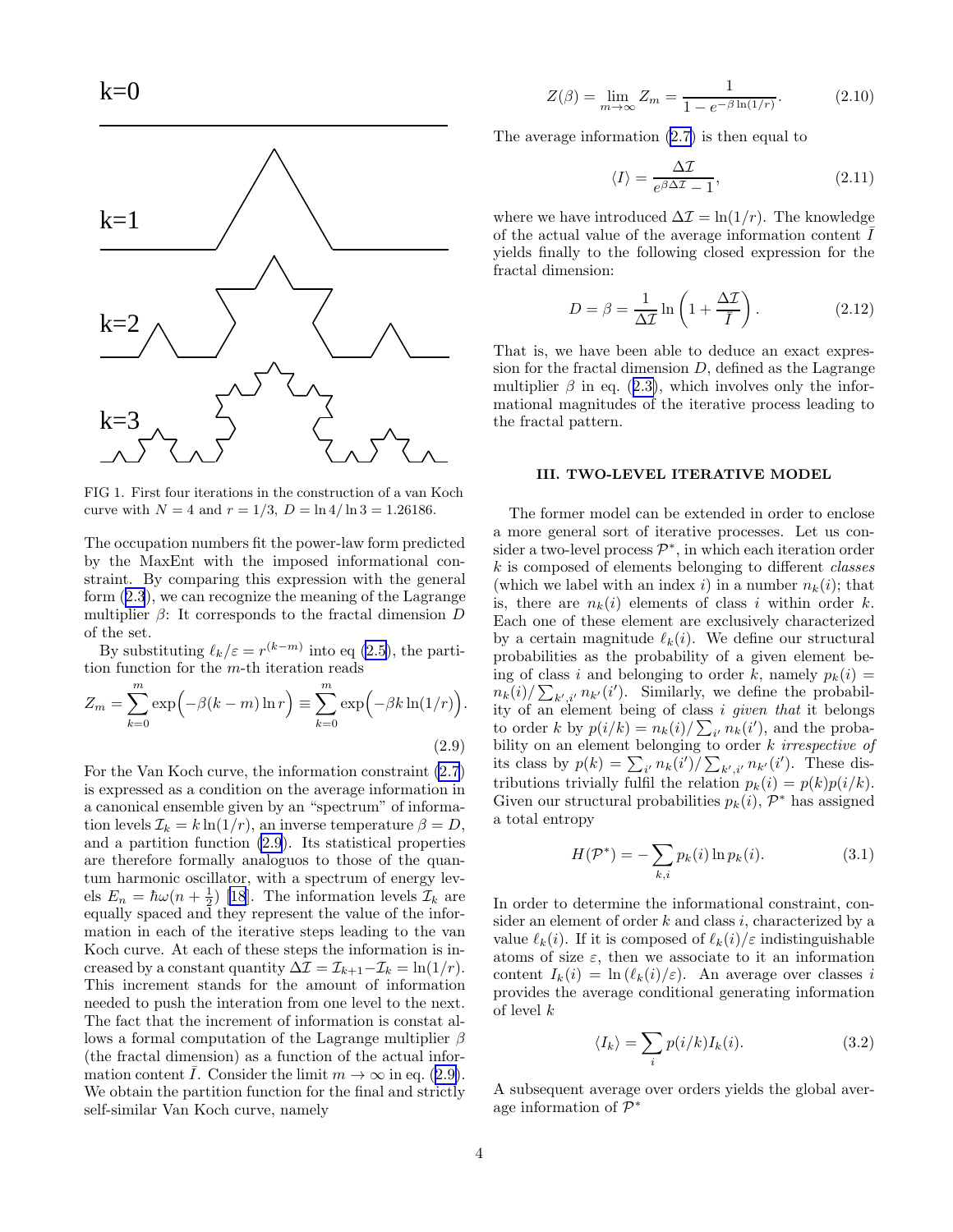$$
\langle I \rangle = \sum_{k} p(k) \langle I_{k} \rangle = \sum_{k} p(k) \sum_{i} p(i/k) I_{k}(i) = \sum_{k,i} p_{k}(i) \ln \left( \frac{\ell_{k}(i)}{\varepsilon} \right). \tag{3.3}
$$

<span id="page-4-0"></span>Following analogous steps to those in the one-level construction, the maximization of the entropy [\(3.1](#page-3-0)), subject to the constraint of average information (3.3) constant, yields the most likely distribution of occupation numbers

$$
p_k(i) \sim n_k(i) = \text{const.} \times \left(\frac{\ell_k(i)}{\varepsilon}\right)^{-\beta}, \quad (3.4)
$$

where  $\beta$  is again a Lagrange multiplier.

We define a new partition function

$$
Z(\beta) = \sum_{k,i} \left(\frac{\ell_k(i)}{\varepsilon}\right)^{-\beta} = \sum_{k,i} \exp\left(-\beta \ln\left(\frac{\ell_k(i)}{\varepsilon}\right)\right),\tag{3.5}
$$

from which the average information is again given by eq. [\(2.7](#page-2-0)). The two-level iterative process is now analogous to a canonical ensemble with partition fuction  $Z(\beta)$ , inverse "temperature"  $\beta$ , and a spectrum of information levels  $\mathcal{I}_k(i) = \ln(\ell_k(i)/\varepsilon).$ 



FIG 2. First three iterations in the construction of a generalized Vicsek set with  $c = 2$ ,  $N = 9$ , and  $R = 5$ ,  $D = \ln 9 / \ln 5 = 1.36521.$ 

As an example of this new model, we propose the construction of a generalized Vicsek set[[6](#page-6-0),[19\]](#page-6-0), defined as follows. The construction of this fractal starts from a seed (particle) of mass 1  $(k = 0)$  and continues in stage k by adding to the previous  $(k-1)$  structure 4c identical copies of it, evenly distributed along each one of the four main branches of the set. Figure 2 depicts the generalized Vicsek set corresponding to  $c = 2$ . At each iterative step the mass (number of particles) of the object increases by a factor  $N = 4c + 1$ , and its linear length by  $R = 2c + 1$ , hence the dimension of the limit fractal set is  $D = \ln N / \ln R$  [\[1](#page-5-0)]. Following the same argument as for the original Vicsek set [\[6\]](#page-6-0), every iteration order of the generalized construction can be decomposed into a set of branches characterized by a different mass (number of particles) s. As usual [\[6](#page-6-0)] a branch is defined by the unique continuous path that starts at the tip of the branch and ends either on the seed or on another brach of different mass. It is easy to check that the branches at each iteration level can be classified in classes with a different mass  $s_k(i)$  and an occupation number  $n_k(i)$ (number of branches of mass  $s_k(i)$  in the k-th iteration) given by

$$
n_k(i) = 2(N-1)N^{i-1}, \quad s_k(i) = \frac{R^{k-i}-1}{2} \tag{3.6}
$$

for  $i = 1, \ldots, k-1$ . By removing the i dependence in both relations (3.6), we obtain

$$
n_k(i) = \frac{2(N-1)}{N} N^k (2s_k(i) + 1)^{-D}.
$$

If we identify the magnitude characterizing branches as  $\ell_k(i) = 2s_k(i) + 1$ , then this expression fits again the prediction of MaxEnt.

By introducing into the average (3.3) the actual expressions  $p_k(i) = N^{i-1} / \sum_{k'} \sum_{i'} N^{i'-1}$  and  $\ell_k(i) = R^{k-i}$ (taking  $\varepsilon = 1$  the mass of the initial configuration), and extending the sum over orders to  $k = 2, \ldots, m$  (to avoid problems at  $k = 1$ ) and over classes to  $i = 1, ..., k - 1$ , we obtain after some algebra

$$
\langle I \rangle = \sum_{k=2}^{m} \sum_{i=1}^{k-1} p_k(i) \ln \left( \frac{\ell_k(i)}{\varepsilon} \right) =
$$
  
=  $\ln R \frac{1}{\sum_{k=2}^{m} \sum_{i=1}^{k-1} N^{i-1}} \sum_{k=2}^{m} \sum_{i=1}^{k-1} (k-i) N^{i-1} =$   
=  $\frac{1}{2} \ln R \frac{1}{\sum_{k=1}^{m-1} k N^{-k}} \sum_{k=1}^{m-1} k(k+1) N^{-k}.$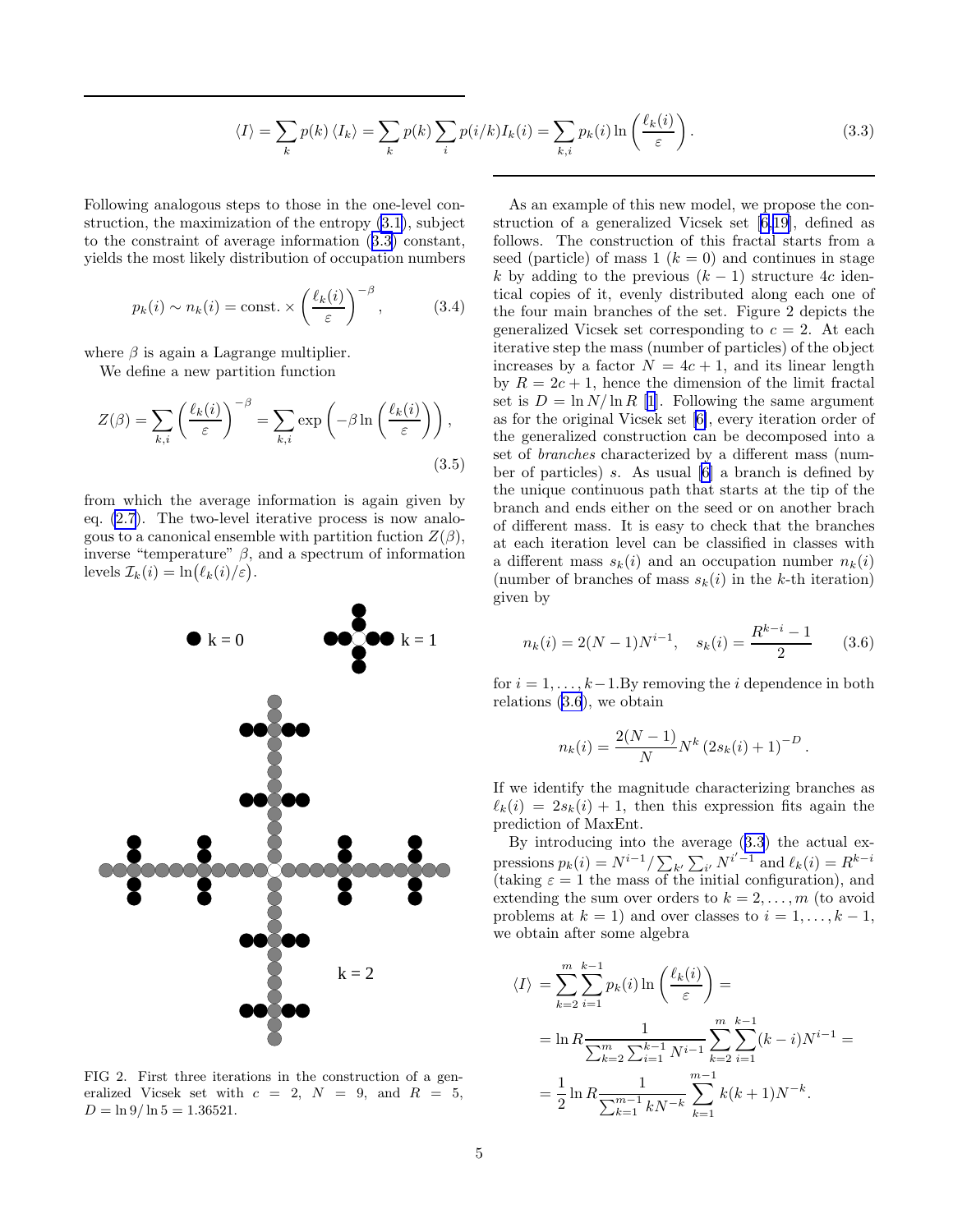<span id="page-5-0"></span>By defining  $Z_m^* = \sum_{k=1}^{m-1} k N^{-(k+1)}$ , we have

$$
\langle I \rangle = -\frac{1}{2} \ln R \frac{1}{Z_m^*} \left( N \frac{d}{dN} \right) Z_m^* = -\frac{1}{2} \frac{\partial}{\partial \beta} \ln Z_m^*, \quad (3.7)
$$

where we have introduced the inverse temperature  $\beta =$  $D = \ln N / \ln R$ . The partition function is rewritten

$$
Z_m^* = \sum_{k=1}^{m-1} kN^{-(k+1)} = \sum_{k=2}^m (k-1) \exp\left(-\beta k \ln R\right).
$$
\n(3.8)

That is, the process  $\mathcal{P}^*$  behaves now, except for an irrelevant factor  $\frac{1}{2}$ , as a canonical ensemble given by the partition function (3.8), with "temperature"  $1/\beta = 1/D$ and a "spectrum" of equally spaced information levels  $\mathcal{I}_k = k \ln R$ , but now with a *degeneracy*  $\Omega_k = k - 1$ . This degeneracy corresponds to the effect of the population of classes, in a number  $\Omega_k$ , inside each iteration level k.

Again we can express  $D$  in terms of purely informational magnitudes. Taking the limit  $m \to \infty$  in eq. (3.8),

$$
Z^*(\beta) = \lim_{m \to \infty} Z_m^* = \frac{1}{(e^{\beta \ln R} - 1)^2},
$$
 (3.9)

and introducing this expression in eq. [\(3.7](#page-4-0)), we have

$$
\langle I \rangle = \frac{\ln R}{1 - e^{-\beta \ln R}}.\tag{3.10}
$$

The increment between information levels is now  $\Delta \mathcal{I} =$  $\ln R$ , so we can write

$$
\langle I \rangle = \frac{\Delta \mathcal{I}}{1 - e^{-\beta \Delta \mathcal{I}}}.\tag{3.11}
$$

The constraint  $\langle I \rangle = \overline{I}$  leads finally to the following expression for D:

$$
D = \beta = \frac{-1}{\Delta \mathcal{I}} \ln \left( 1 - \frac{\Delta \mathcal{I}}{\bar{I}} \right). \tag{3.12}
$$

Eqs.  $(2.12)$  and  $(3.12)$  can be mapped onto the single expression

$$
D = \frac{1}{\xi \Delta \mathcal{I}} \ln \left( 1 + \frac{\xi \Delta \mathcal{I}}{\bar{I}} \right),\tag{3.13}
$$

where  $\xi = +1$  for the one-level (non-degenerate) model and  $\xi = -1$  for the two-level (degenerate) model. The analytic expression of D depends of course on the concrete details of the model considered. However, both models render the same result in the limit  $\frac{\xi \Delta T}{\overline{I}}$  $\frac{\Delta L}{\overline{I}} \leq 1$ , namely

$$
D \simeq \frac{1}{\bar{I}}.\tag{3.14}
$$

In this limit we indeed recover an informational version of the well-known equipartition theorem [\[18](#page-6-0)], relating the average information  $\overline{I}$  with "temperature"  $1/\beta = 1/D$ .

## IV. CONCLUSIONS

In this paper we have shown how the self-similarity of a wide class of deterministic (iteratively constructed) fractal sets can be inferred via the Maximum Entropy principle. The fit is achieved by imposing a constraint concerning the amount of average information required to specify the structure of the set (generating information). In this view, self-similarity arises from a variational principle, and fractal systems can therefore be associated, through equations([2.7\)](#page-2-0) and [\(3.7\)](#page-4-0), with a canonical ensemble from statistical mechanics. In this ensemble the role of the temperature  $\beta$  is played by the fractal dimension. This statistical analogy allows for a completely new interpretation of fractal sets and fractal dimension in which deterministic fractals are defined as systems satisfying a constraint of constant average generating information, where this latter refers to the amount of knowledge needed to recover the complete system. A variational principle (MaxEnt) yields the scaling behavior characteristic of fractal sets. The fractal dimension is defined as the Langrange multiplier introduced in the maximization procedure, and it can be analytically computed if the actual value  $\overline{I}$  of the information is known. A particularly attractive point in our proposal is that we can define fractal objects and fractal dimension from first principles, with no explicit reference to the spacefilling properties of the sets. This could provide a new and promising framework for the study of fractals with no geometrical counterpart.

Our conclusions can be formally extended to enclose the more usual random fractals, which in this view are systems characterized with a constant average generating information. The stability of natural fractal structures would then be ensured by the variational principle from which they came. Moreover, our proposal is a non-trivial preliminary hint of why self-similarity is so frequently seen in Nature; that is to say, as a trend resulting from an economical way of reaching stability.

- [1] B. B. Mandelbrot, The Fractal Geometry of Nature (Freeman, San Francisco, 1982).
- [2] J. Feder, Fractals (Plenum, New York, 1988).
- [3] J. Feder and A. Aharony, Fractals in Physics; Essays in Honour of B. B. Mandelbrot (North-Holland, Netherlands, 1990).
- [4] T. Vicsek, M. Shlesinger, and M. Matsushita, Fractals in Natural Sciences (World Scientific, Singapore,1994).
- [5] R. Dawkins, Climbing Mount Improbable (W. W. Norton, New York, 1996).